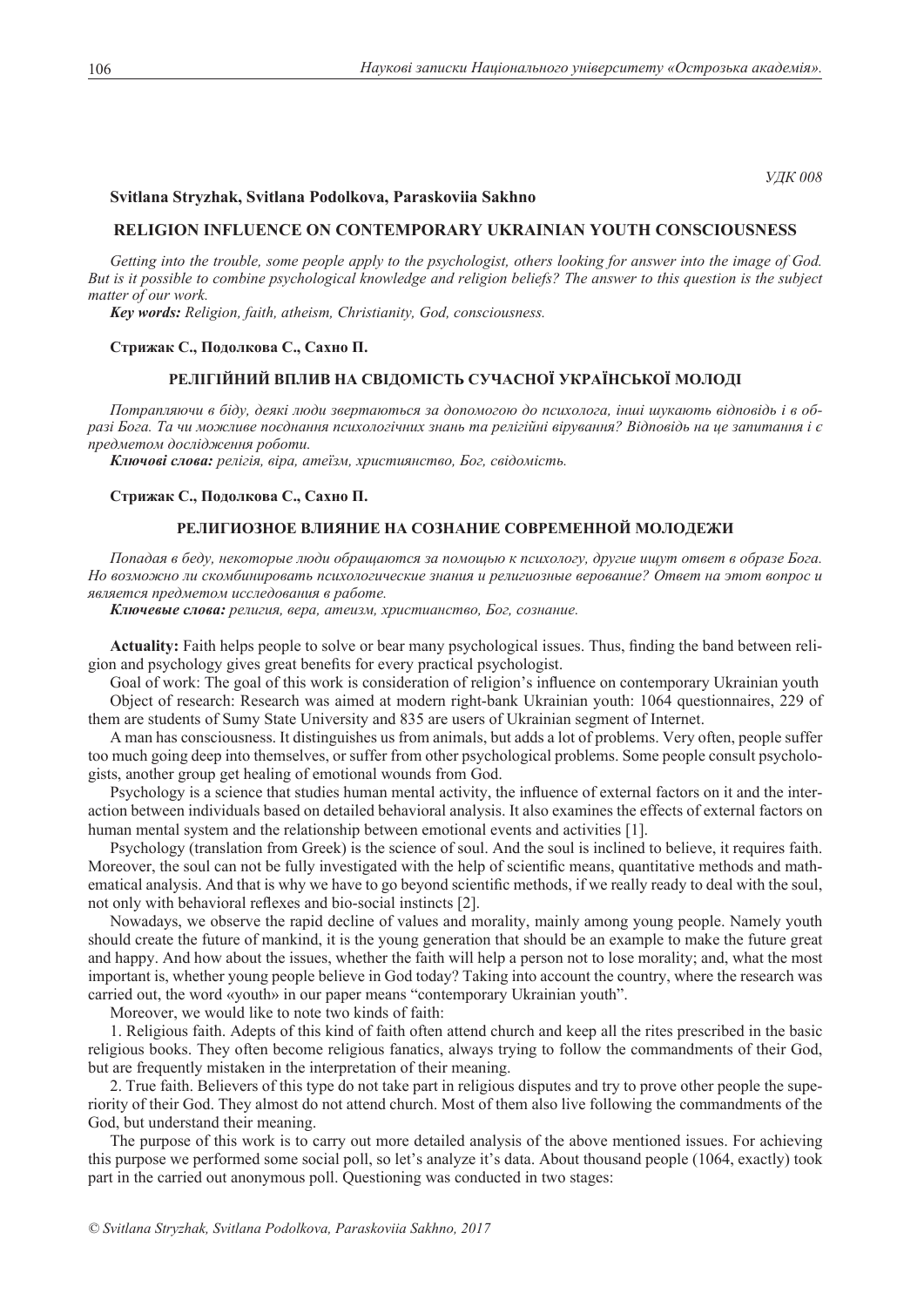1. The first stage, in which 229 people participated, consisted of the direct distribution of questionnaires. The questionnaires were allocated among the students of Sumy State University, mainly, among third-year students, representatives of the related specialties.

2. The second phase of the research was conducted during long time – about two months. It consisted of sending invitations to have an interactive survey, stored on Google servers. 835 people took part in this survey. The questionnaire was distributed among the residents of the right bank Ukraine, namely: Chernihiv, Sumy, Kharkiv, Kyiv, Dnipropetrovsk, Zaporizhia, Kherson and Poltava regions (mostly young people up to 27 years – vk.com social network users).

Questionnaire was composed in the following way:

1. Do you consider yourself a religious person?

A. Yes.

B. No.

C. I believe in God, but I think there is no God in the church.

2. What religion are you related to?

A. Christianity.

B. Islam.

C. Buddhism.

D. Judaism.

E. Atheism.

F. I believe in God, but I think there is no God in the church.

3. What is your attitude to the religious traditions of your ancestors?

A. I have the same views.

B. The traditions deserve to live.

C. Negative attitude.

4. How often do you recollect the God in words or in thoughts?

A. A few times a day.

B. A few times a week.

C. A few times a month or less.

5. Do you consider yourself a sinner?

A. Yes.

B. No.

C. I don't know.

6. Do your thoughts about God prevent you from sinning?

A. Yes.

B. No.

C. I don't know.

The answer to the first question was supposed to show whether a person believes in God, and if it is so, to which type of believers (mentioned in the introduction) he/she can be related.

The second question was asked to clarify in details, what religion the respondent is related to (at first, taking into account territorial peculiarities of our country, we assumed that the bulk of respondents are Christians. However, there was some place for atheists and representatives of other common world religions, for those who do not relate themselves to any religion, but believe in God).

The third question showed general attitude of interviewees to religious traditions of their ancestors.

The fourth question helped to determine in whole whether a person thinks about God, or at least remembers about Him among other things, in proverbs and sayings, like «Oh, my God!», inheriting in such way the religious habits of their parents and grandparents.

The fifth question appeared to be difficult, because it gave a person the opportunity to decide whether he is sinful or not. For those who didn't manage to make the choice, there was an alternative – «I don't know».

The sixth question also gave respondents the space for speculation, helped to take a look inside themselves and decide, whether he/she will sin against the Bible, while thinking about God.

After conducting the full survey and counting statistic data the following results were obtained:

1. Question number 1:

• Option A – 455 votes (43% of respondents; among them are 108 students of Sumy State University (SSU), questioned directly; 347 were collected with the help of an interactive questionnaire on the Internet).

• Option B – 315 votes (30%; 87 of SSU students, 228 of Internet users).

• Option  $C - 289$  votes  $(27\%; 27 - SSU, 260 - Internet)$ .

2. Question number 2:

• Option  $A - 740$  votes (70%; 154 – SSU, 586 – Internet).

• Option  $B - 7$  votes  $(1\%, 4 - SSU, 3 - Internet)$ .

• Option  $C - 11$  votes  $(1\%, 3 - SSU, 8 - Internet)$ .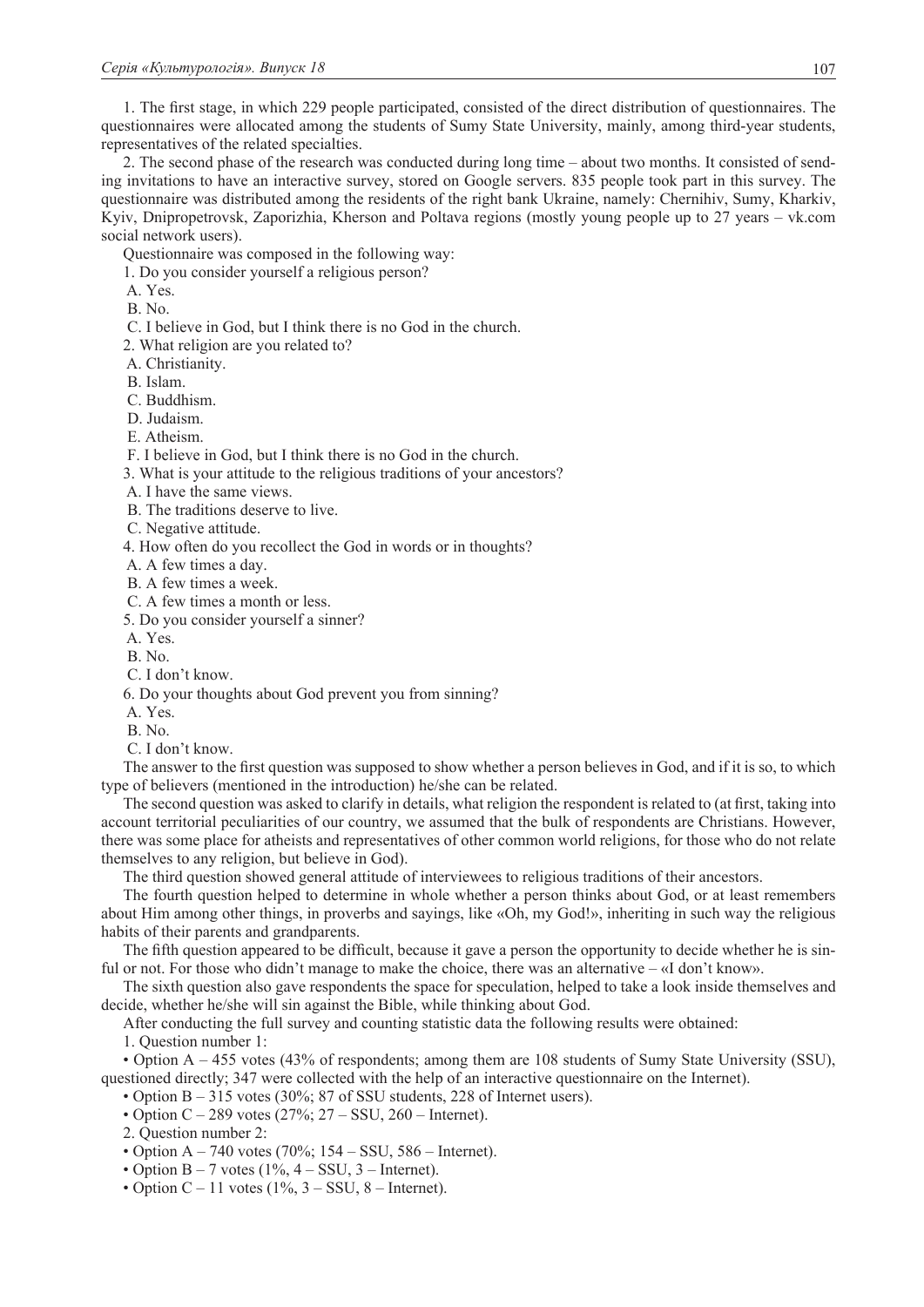• Option  $D - 5$  votes  $(0.5\%; 1 - SSU, 4 - Internet)$ .

- Option  $E 163$  votes  $(15.5\%; 46 SSU, 117 Internet)$ .
- Option  $F 134$  votes  $(12\%; 17 SSU, 117 Internet)$ .
- 3. Question number 3:
- Option  $A 233$  votes  $(22\%; 53 SSU, 180 Internet)$ .
- Option B 740 votes  $(71\%; 153 SSU 587 Internet)$ .
- Option  $C 86$  votes (7%;  $18 SSU$  68 Internet).
- 4. Question number 4:
- Option  $A 414$  votes (39%;  $94 SSU$  320 Internet).
- Option B 351 votes  $(33\%; 73 -$ SSU 278 Internet).
- Option  $B 294$  votes  $(28\%; 57 SSU 237 Internet)$ .
- 5. Question number 5:
- Option  $A 717$  votes  $(68\% : 150 SSU 567 Internet)$ .
- Option  $B 150$  votes  $(14\%; 44 SSU 106 Internet)$ .
- Option  $C 192$  votes  $(18\%; 30 SSU 162 Internet)$ .
- 6. Question number 6:
- Option  $A 303$  votes (29%;  $48 SSU 255 Internet$ ).
- Option B 366 votes  $(34\%; 85 \text{SSU } 281 \text{Internet}).$
- Option  $C 390$  votes  $(37\%; 91 SSU 299 Internet)$ .
- In addition, the specific patterns were observed in the respondents' answers:

• Among the participants of the first phase research, there were 3 times more people who do not consider themselves to be religious (1question) than those, who believe in God, but do not believe in religion in that sense it is interpreted in the paper.

• The number of atheists was three times more than number of believers in God, but not in religion (2nd question). Internet users chose these options equally.

• Approximately 70% of respondents who think that they are sinners, and at the same time the thoughts about the God don't make them keep from sinning.

• Among the Internet users, the number of people who restrain themselves from sins, thinking or mentioning the God, is 20% higher.

Thus, the survey allows us to draw the following conclusions:

The majority of respondents believes they are religious people, and more than 70% of all respondents consider themselves to be adherents of different religions.

The answers to the first and second questions demonstrate, that the number of atheists and adherents of the faith is approximately equal; and their number is much less than the number of religious people.

The fact that only 7% of respondents are intolerant to the traditions of their ancestors is really encouraging. These data proves, that average education level of youth is satisfactory. The majority of respondents is loyal to these traditions, and only 22% of them follow the religious traditions of their families.

The number of those who think about the God, at least once a day, is more. But if we reject those who simply mention the God in words, in such phrases as «Oh my God!», «O, Lord!», «God forbid!», etc, we will get less attractive situation. In our opinion, it is more important for formation of personality due to the feeling of divine eye nearby. Taking into account this logic, the number of people who almost never think about God, is 28%, and this number is exceeding the previous parameter. Generally, belief in God and thoughts about Him have a positive impact on personality of individual, helping to form more psychologically sound individuals.

About 70% percent of respondents consider themselves to be sinners (5th question).

Statistical data of the last question also brought a negative result. Thoughts of God keep from sin 30% of respondents, while 35% can not be stopped.

The most important part of the questionnaire was presented by last two questions. Their statistical data are versatile. On the one hand, 70% of respondents understand and confess their sinfulness; it can help them to improve themselves. However, the majority of them still believe that only memory of the God is not enough for restraining from sin.

Approximately two-thirds, an objective majority of the respondents, accept the God in themselves. This means that faith (religion) gradually keeps affecting the identities of these people. One-third of the respondents pointed out that their faith is deep enough, and just the thought of the God is sufficient for them to stop sinning. The result is positive, but we hoped their number would be greater.

Thoughts of a negative or positive effect of the God on the human mind are quite different. However, the attempt to distinguish religion and faith was made in this paper. Religion itself is mainly performance of rites, following of different traditions and recognition of certain dogmas true, without question. Faith, in our opinion, is not only going to church on every holiday, or just limiting yourself. A believer is not always permanent guest in the church. He prays every day, he does not have to prove his opponent saying «my God is better than yours». For such person it is just enough to believe that the God exists; though he is invisible, he still exists, and as a last resort he will help if you ask him.